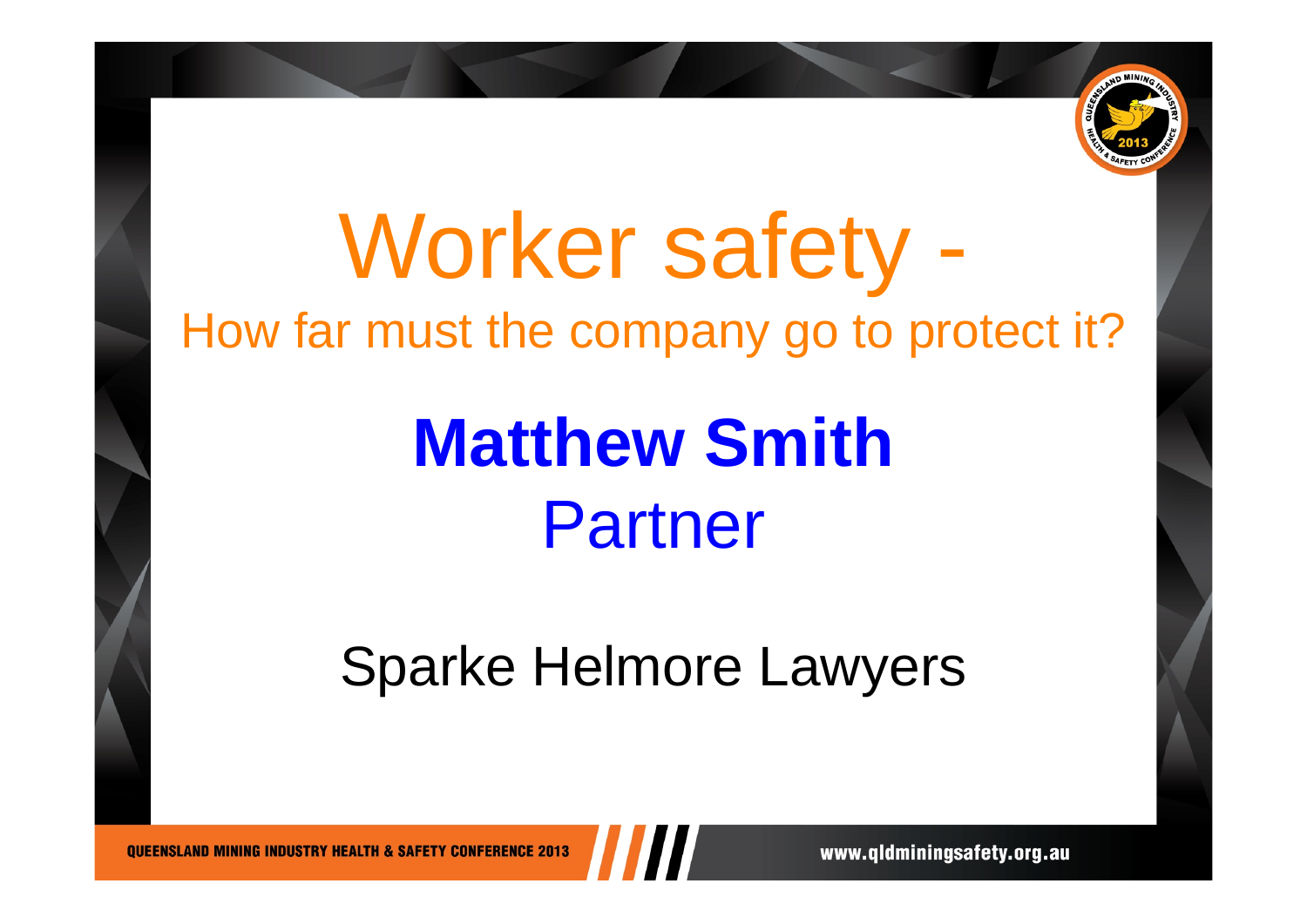

#### *PVYW v Comcare*



QUEENSLAND MINING INDUSTRY HEALTH & SAFETY CONFERENCE 2013

www.qldminingsafety.org.au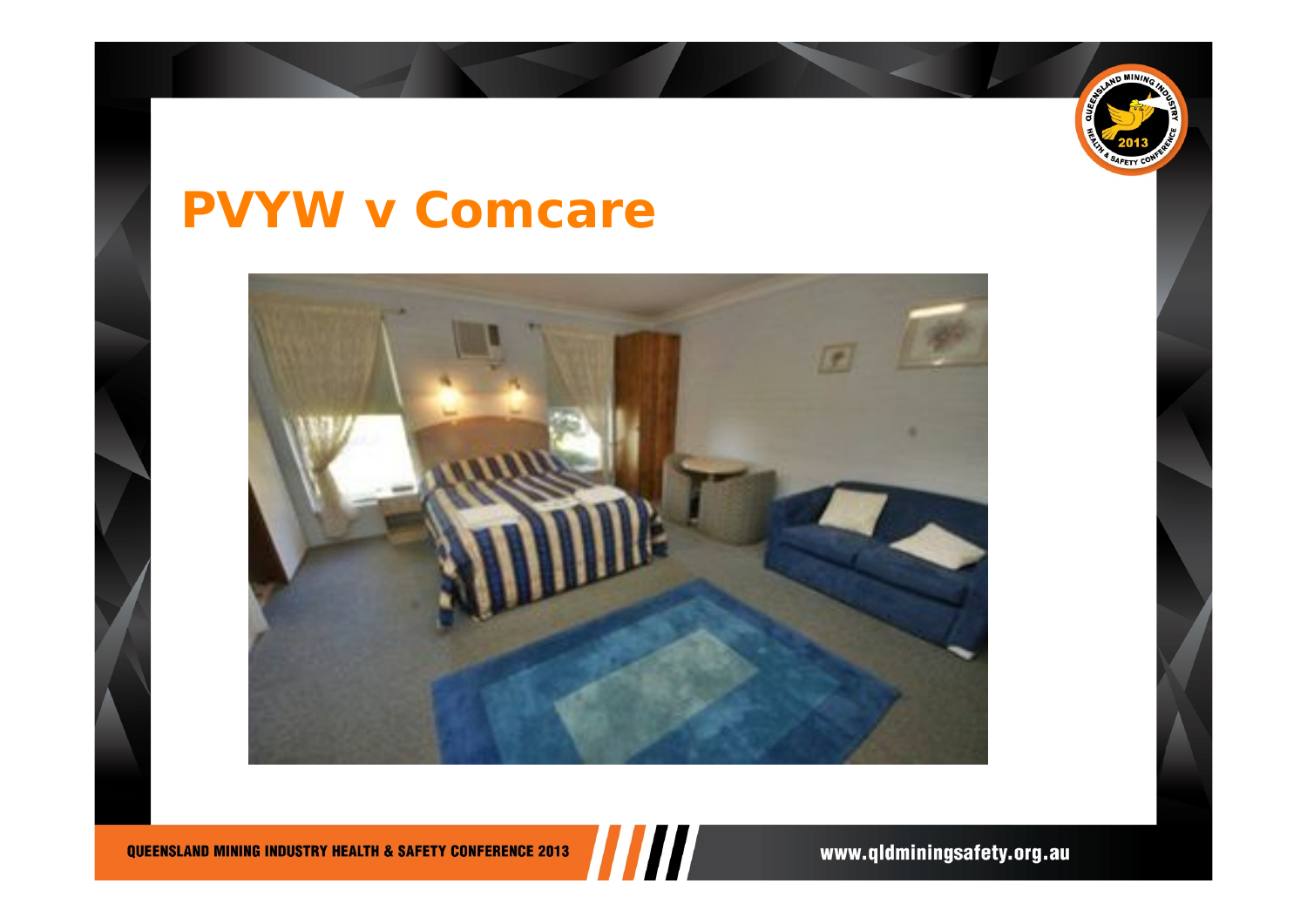# $MINI<sub>A</sub>$

#### **Overview**

How far do a mining company's obligations extend regarding the safety of its employees?

- $\bullet$ Recreational activities
- The use of facilities such as gyms
- Adventure trips
- Drinking
- Sexual activities

**QUEENSLAND MINING INDUSTRY HEALTH & SAFETY CONFERENCE 2013**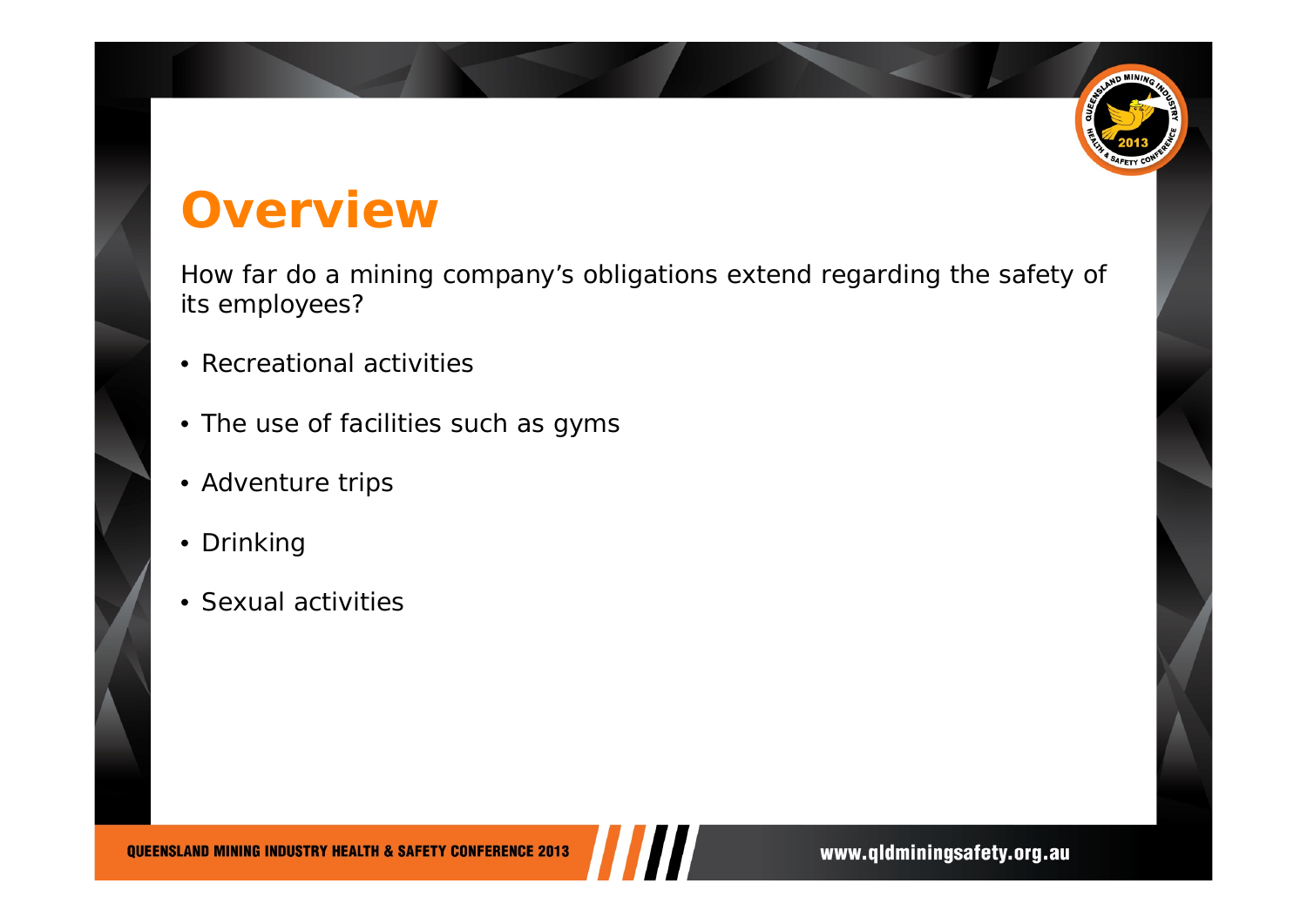#### **Legislation**

*Coal Mining Safety and Health Act 1999*

*Mining and Quarrying Safety and Health Act 1999*

- •Obligation to ensure the risk to mine workers while at the mine is at an 'acceptable level'
- • A 'mine' includes:
	- A place where on-site activities are carried on
	- Buildings for administration, accommodation and associated facilities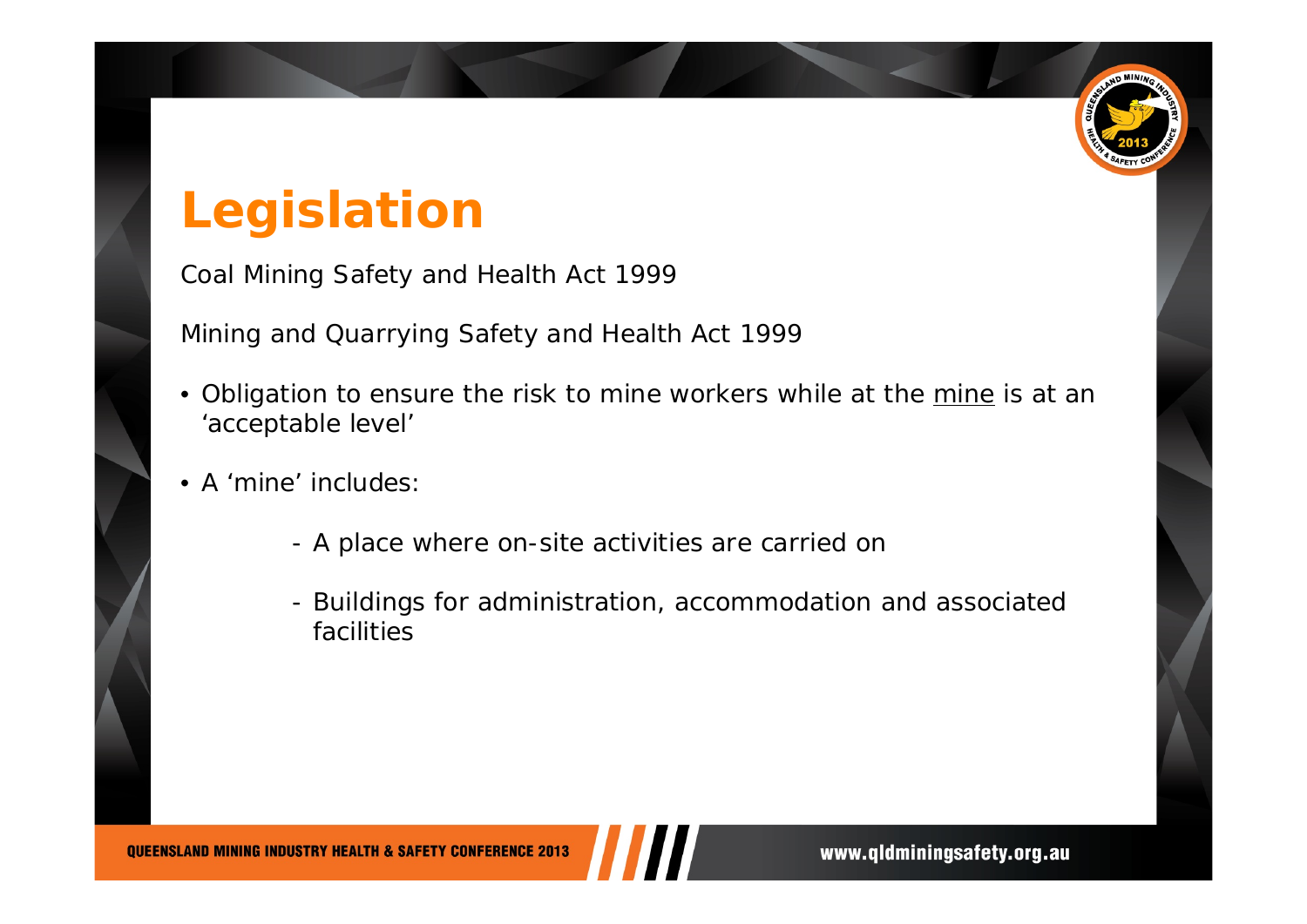

#### **Example 1: activities between shifts**

*Clarke v Waylexson Pty Ltd* [2009] NTSC 19

- A worker was encouraged to stay awake between shifts. He was injured in a motor vehicle accident returning from an early morning fishing trip.
- • Did the incident occur on the 'mine'?
	- Is the road an 'associated facility'?
- Is risk at an acceptable level?

**OUEENSLAND MINING INDUSTRY HEALTH & SAFETY CONFERENCE 2013**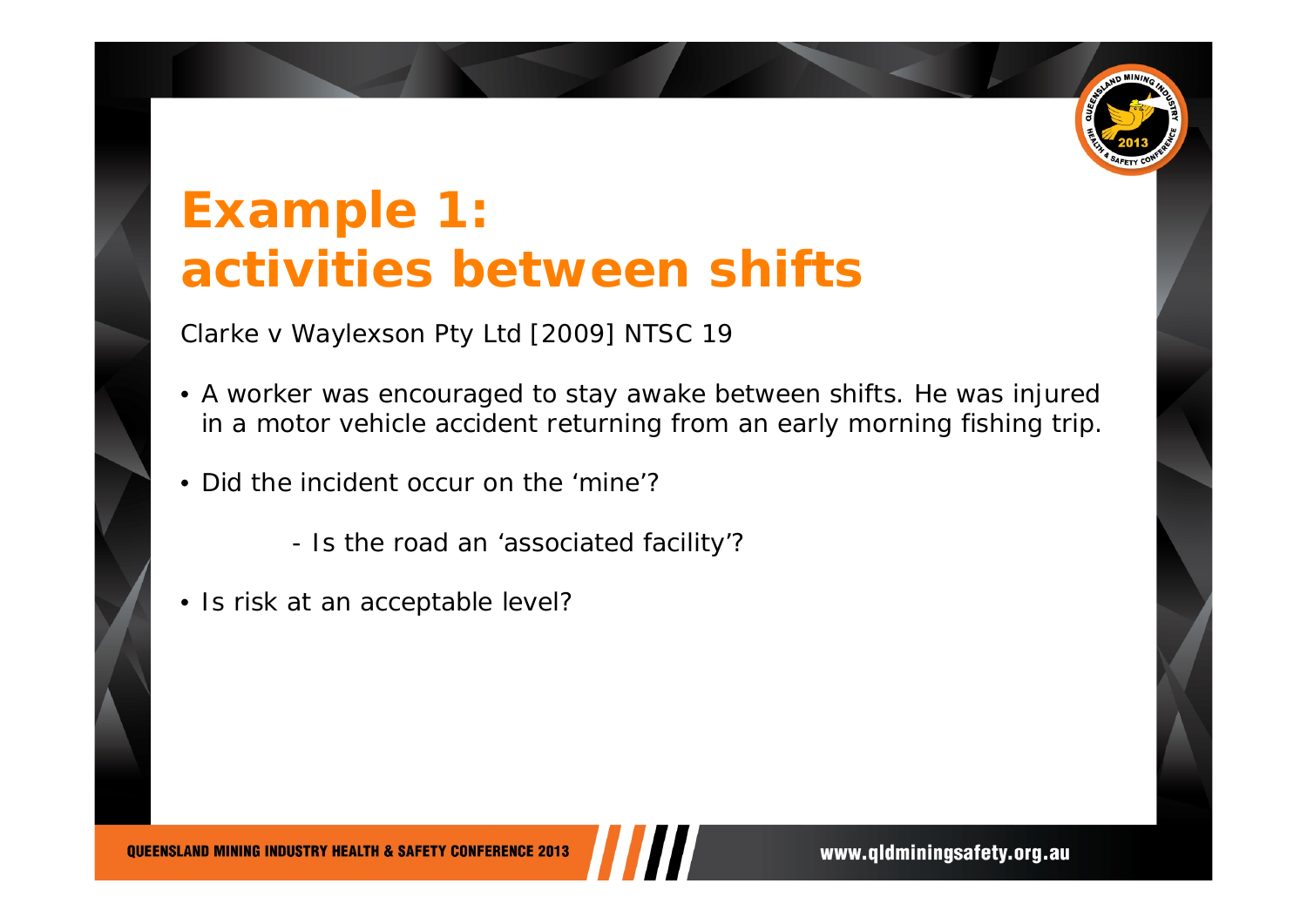

#### **Example 2: on-site domestic tasks**

*Thiess Pty Ltd and Q-COMP* (C/2010/11)

- A worker was doing laundry at on-site accommodation when he suffered a herniated disc in his back.
- Is risk at an acceptable level?
- What if the injury occurred at other facilities?
	- Gym/exercise facilities
	- -Bar facilities

**OUEENSLAND MINING INDUSTRY HEALTH & SAFETY CONFERENCE 2013** 

www.qldminingsafety.org.au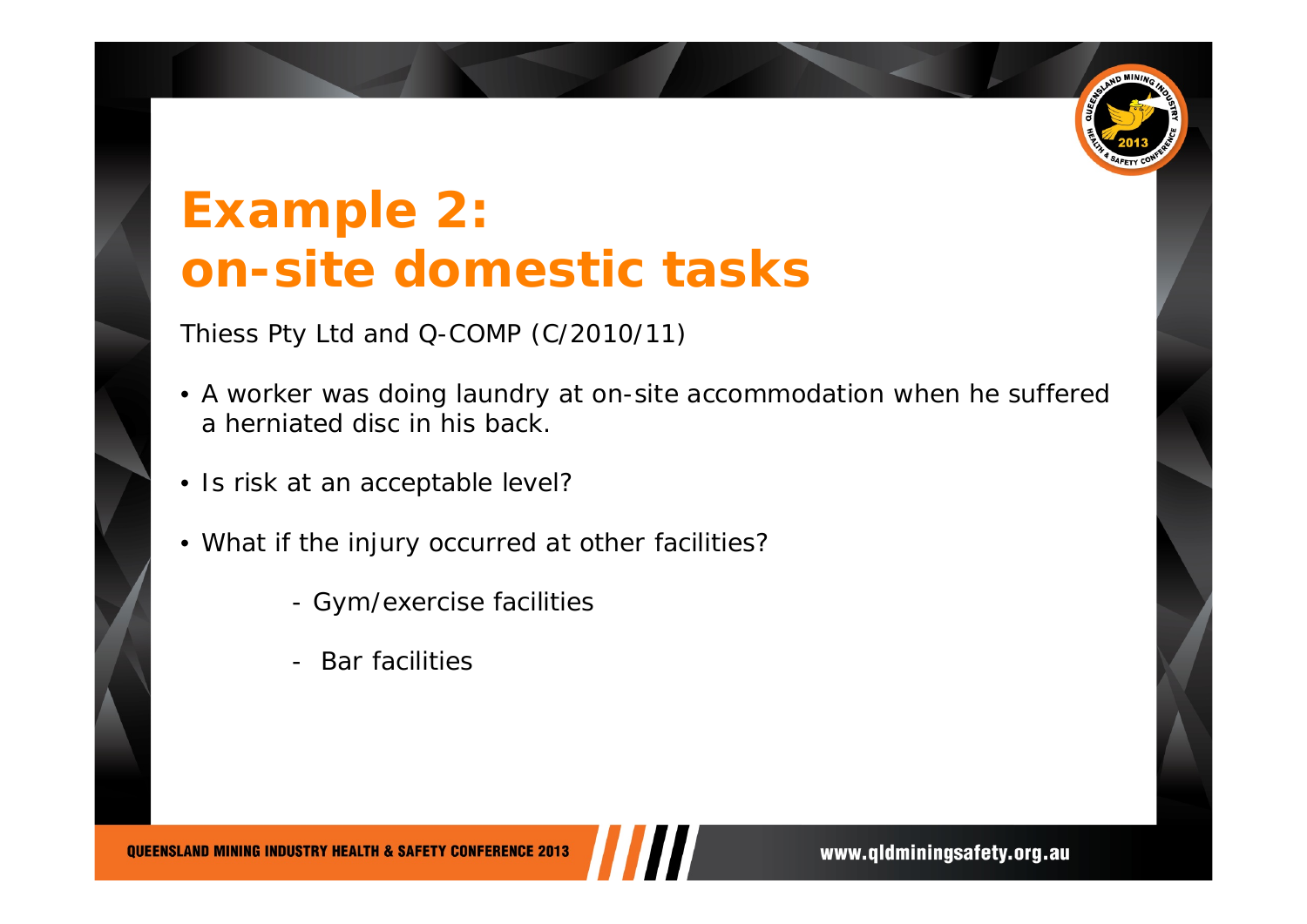

#### **Example 3: recreational activities**

*Kent v Employers Mutual Limited (Kingswood Aluminium Pty Ltd)* [2011] SAWCT 19

- $\bullet$  A supervisor suffered a fatal heart attack while leading a snorkelling trip with three colleagues. He had been encouraged to undertake activities to boost worker morale.
- •Does the same logic apply to recreational activities on a mine site?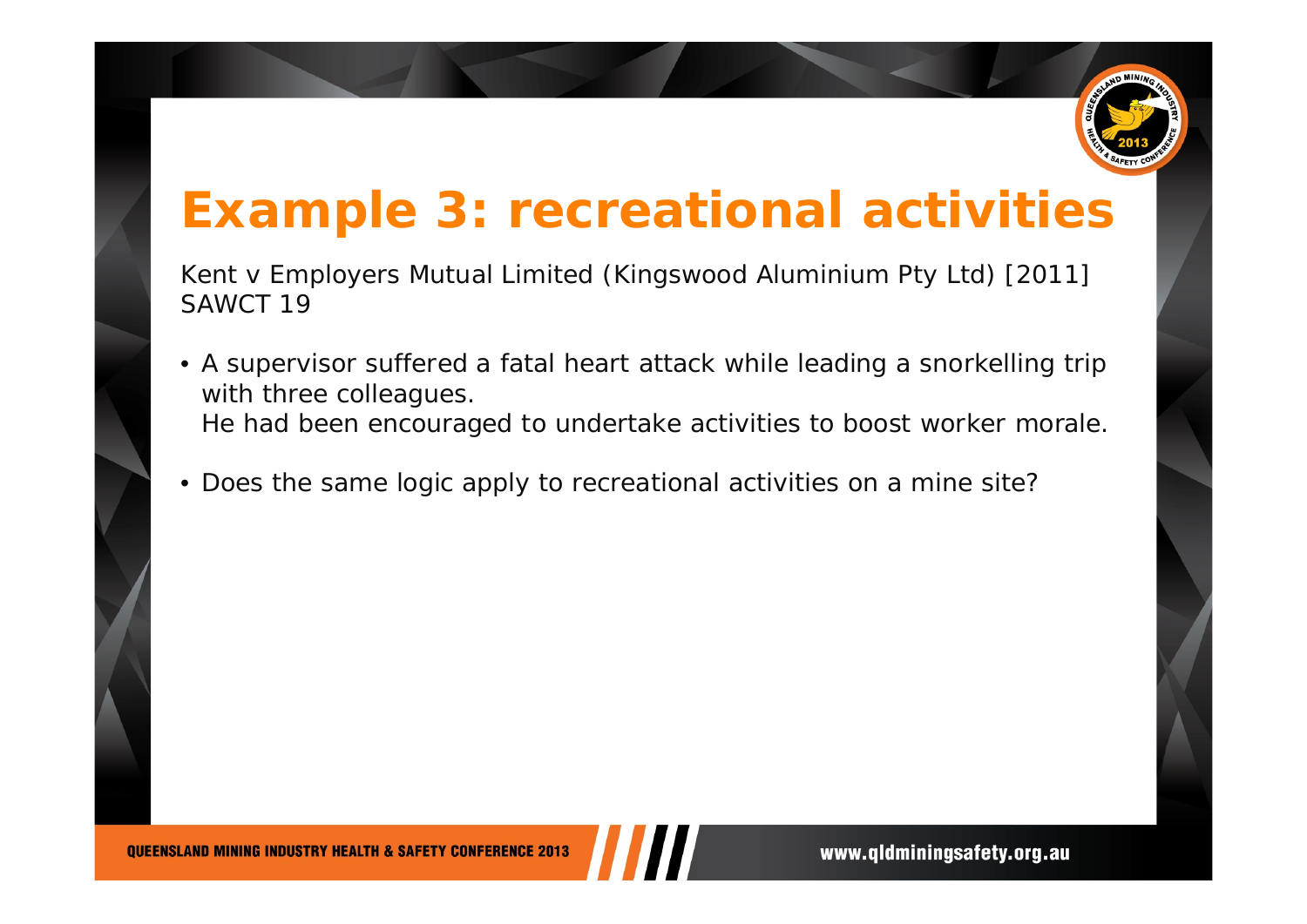

#### **A broader obligation?**

- Workers' compensation: '*in the course of employment'*
- $\bullet$ Mine safety: all activities *'at the mine'*
- $\bullet$ Example – fatal drug use